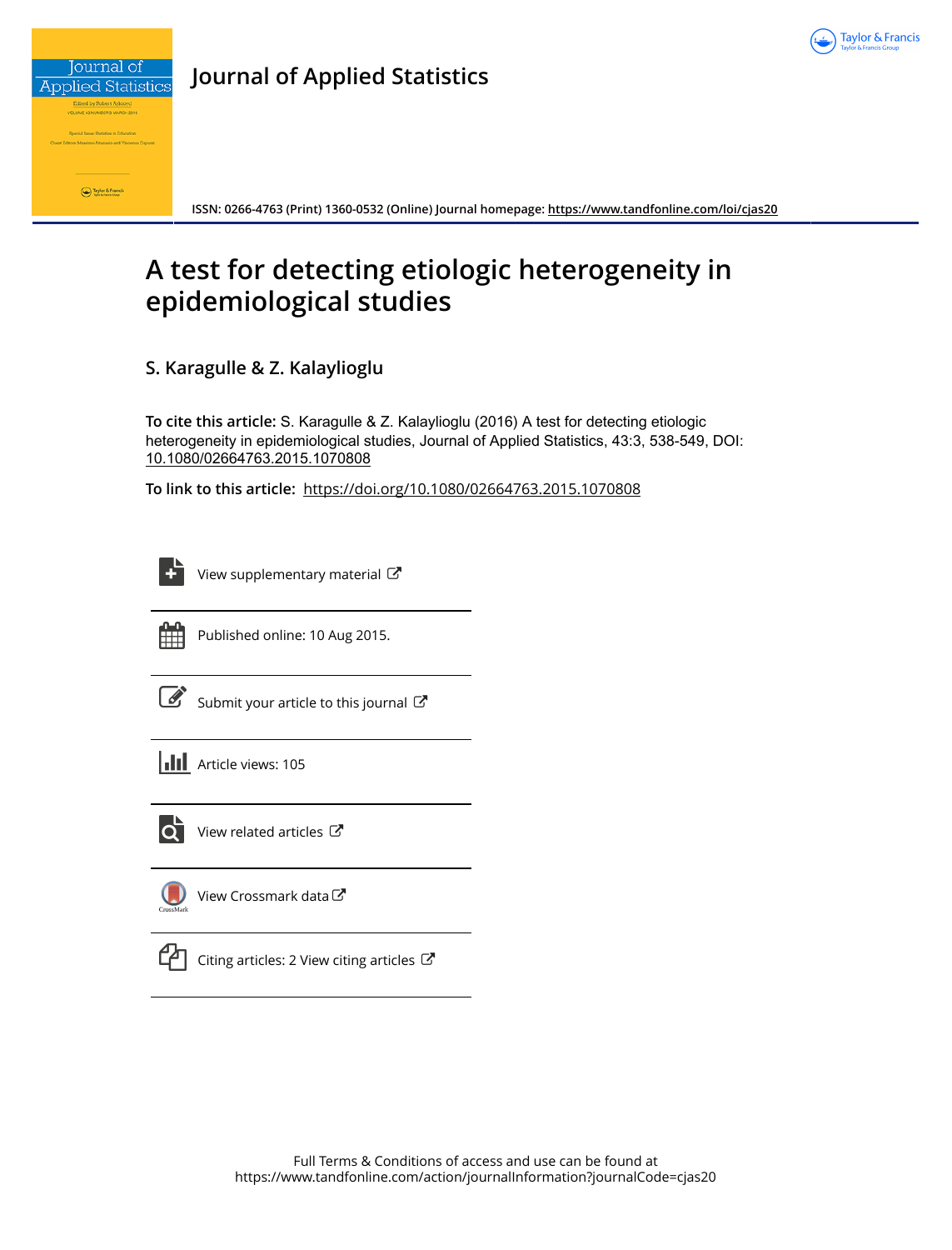

# **A test for detecting etiologic heterogeneity in epidemiological studies**

## S. Karagulle and Z. Kalaylioglu[∗](#page-1-0)

*Department of Statistics, Middle East Technical University, 06800 Ankara, Turkey*

(*Received 3 September 2014; accepted 6 July 2015*)

Current statistical methods for analyzing epidemiological data with disease subtype information allow us to acquire knowledge not only for risk factor-disease subtype association but also, on a more profound account, heterogeneity in these associations by multiple disease characteristics (so-called etiologic heterogeneity of the disease). Current interest, particularly in cancer epidemiology, lies in obtaining a valid *p*-value for testing the hypothesis whether a particular cancer is etiologically heterogeneous. We consider the two-stage logistic regression model along with pseudo-conditional likelihood estimation method and design a testing strategy based on Rao's score test. An extensive Monte Carlo simulation study is carried out, false discovery rate and statistical power of the suggested test are investigated. Simulation results indicate that applying the proposed testing strategy, even a small degree of true etiologic heterogeneity can be recovered with a large statistical power from the sampled data. The strategy is then applied on a breast cancer data set to illustrate its use in practice where there are multiple risk factors and multiple disease characteristics of simultaneous concern.

**Keywords:** cancer; disease subtype; odds ratio; polychotomous logistic regression; risk factor; score test

### **1. Introduction**

One central goal of epidemiological studies of cancer is to study the etiologic heterogeneity in its subtypes. Etiologic heterogeneity in the subtypes is explained as follows. Consider breast cancer which is characterized by its histological type (ductal/lobular/tubular/mixed carcinoma), tumor size (  $\leq$  2 cm, 2 cm), tumor grade (1/2/3), nodal status (+/-), estrogen receptor (ER) status (+/−), and progesterone receptor (PR) status (+/−). Subtypes are the breast cancer classifications according to these characteristics. The subtypes are etiologically heterogeneous, if the effect of exposures are different for different subtypes. Etiologic heterogeneity of breast cancer, in particular, has been under investigation, see [\[11](#page-11-0)[–13](#page-11-1)[,18](#page-11-2)[,19](#page-12-0)[,29](#page-12-1)[,30](#page-12-2)] for recent findings. Such studies have also long been concerned with other types of cancer including ovarian cancer, colorectal cancer, and non-Hodgkins lymphoma as in [\[20](#page-12-3)[,22,](#page-12-4) [23](#page-12-5)[,28](#page-12-6)].

<span id="page-1-0"></span><sup>\*</sup>Corresponding author. Email: [kzeynep@metu.edu.tr](mailto:kzeynep@metu.edu.tr)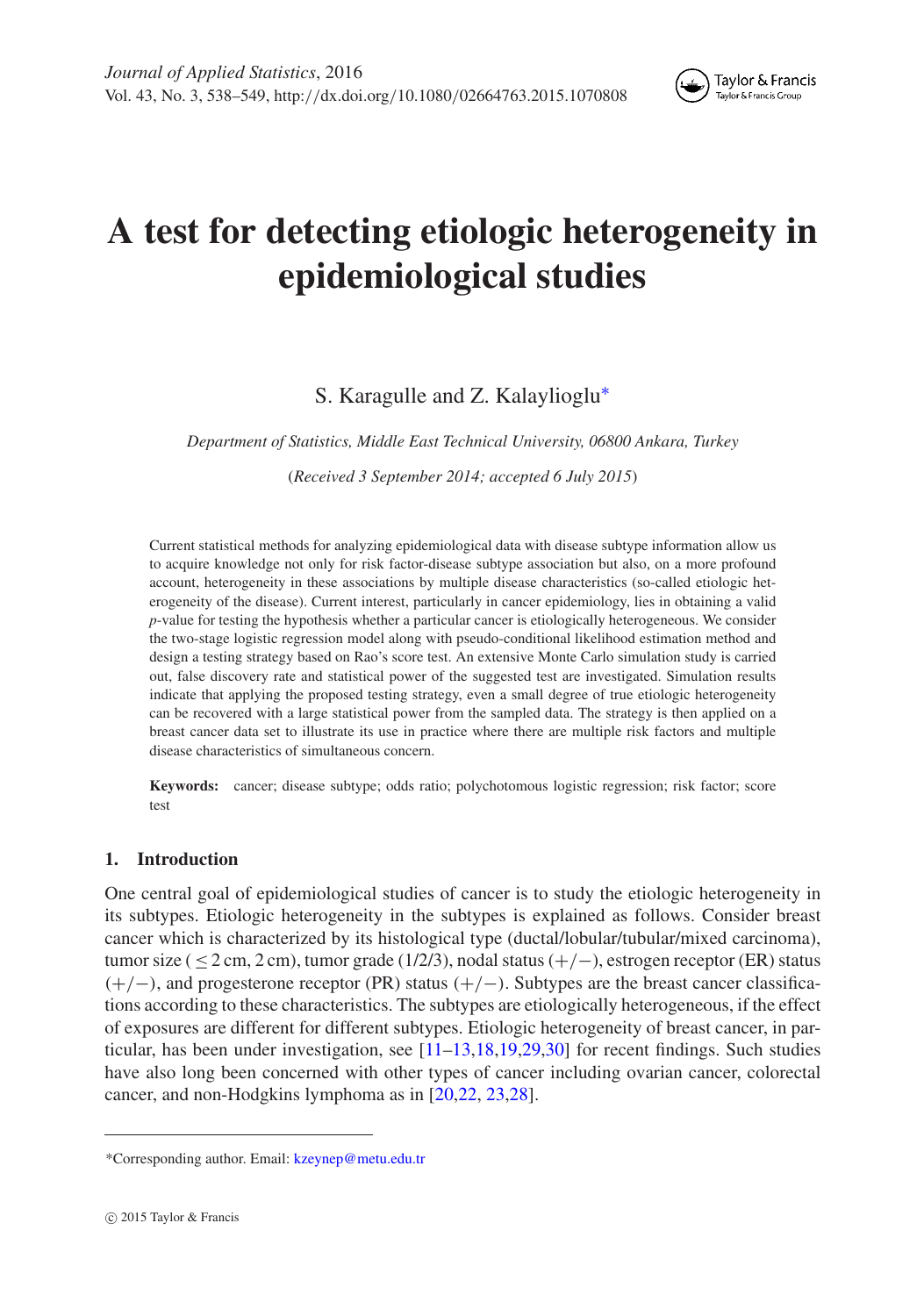In epidemiological case-control studies, statistical approaches to study etiologic heterogeneity of the disease, where reference is the disease-free situation represented by the study controls, commonly consist of (i) logistic regression analysis for each disease characteristic, (ii) polychotomous logistic regression analysis for a categorical variable whose levels are the disease subtypes. In the first approach, etiological heterogeneity in the disease subtypes is studied by means of heterogeneity in disease's defining characteristics in terms of their relation with the risk factors. This approach estimates the odds ratios for each disease characteristic separately ignoring the relation between them. This in fact hampers direct inference on etiological heterogeneity with respect to disease subtypes. On the other hand, the latter approach provides direct inference on etiological heterogeneity with respect to disease subtypes as desired. However, it suffers from high-dimension problem for diseases with large number of subtypes, for example, number of breast cancer subtypes constructed by grouping the disease according to the characteristics described in the first paragraph is  $4 \times 2 \times 3 \times 2 \times 2 \times 2 = 192$  leading to a polychotomous logistic regression with 384 parameters (including the intercepts) for a single explanatory variable in the model. Obviously, the dimension of the parameter space will increase substantially with the inclusion of all risk factors of interest. In such situations, not only does the analysis suffer from computational burden, but it also results in decreased statistical power and inflated bias. The bias increases with increasing *p*/*n* ratio, where *p* is the total number of regression coefficients and *n* is the number of study patients [\[5](#page-11-3)]. Cordeiro and McCullagh [\[7\]](#page-11-4) show for logistic models that the bias is equal to  $p\beta/n$ , where  $\beta$  is the vector of unknown regression coefficients. Also, this approach appears to be inefficient when odds ratios by disease characteristics is desired in addition to the odds ratios by disease subtypes. Challenges encountered in the statistical analysis of epidemiological data concerned with cancer subtypes are reviewed by Troester and Swift-Scanlan [\[26](#page-12-7)]. Power analysis of a subtype based approach for etiologic heterogeneity is given in  $[1]$  $[1]$ .

Chatterjee [\[6\]](#page-11-6) developed a two-stage logistic regression (TS-LR) addressing the issues described above. This model tames the high-dimensionality issue of approach (ii) (e.g. for the example above, number of association coefficients is 192 in approach (ii) versus 10 if the twostage approach was used), readily estimates etiologic heterogeneity in each disease characteristic adjusted for the others, and provides inference on etiologic heterogeneity in terms of disease subtypes. The method has been widely used to understand etiologic heterogeneity of colorectal cancer [\[3](#page-11-7)[,15](#page-11-8)[–17](#page-11-9)[,21](#page-12-8)] and breast cancer [\[10](#page-11-10)[,24](#page-12-9)[,27\]](#page-12-10). As the emphasis on etiologic heterogeneity increases in cancer epidemiology studies, the need for formal statistical tests for it emerges. Testing etiological heterogeneity can be accomplished using the TS-LR model given its advantages summarized above and detailed in [\[6\]](#page-11-6). In the current article, a strategy based on score test (ST) statistic is developed to test etiological heterogeneity with respect to the disease defining characteristics. The main advantages of Rao's ST are that it is invariant to different formulations of the null hypothesis and requires maximum likelihood estimation on a lower dimension parameter space [\[2](#page-11-11)[,4\]](#page-11-12). Statistically significant etiologic heterogeneity in terms of the disease defining characteristics indicates etiologic heterogeneity between the disease subtypes with respect to the corresponding characteristics. Detecting etiologic heterogeneity in disease subtypes ultimately leads to a better understanding of risk profiles by subtypes (1) and improves effective treatment options.

In this article, we investigate the statistical properties of the ST in TS-LR and illustrate its use. We hope that the results of our simulation study ultimately guide the researcher in determining the sufficient number of study cases from each subtype and use a powerful test for detecting etiological heterogeneity. Next section reviews the TS-LR model while articulating additional interpretations and lays out the testing strategy devised. Section [3](#page-5-0) gives the results of the simulation experiment carried out to assess the performance of the testing strategy in terms of its type I error and power. Section [4](#page-8-0) employs the devised strategy to test for etiologic heterogeneity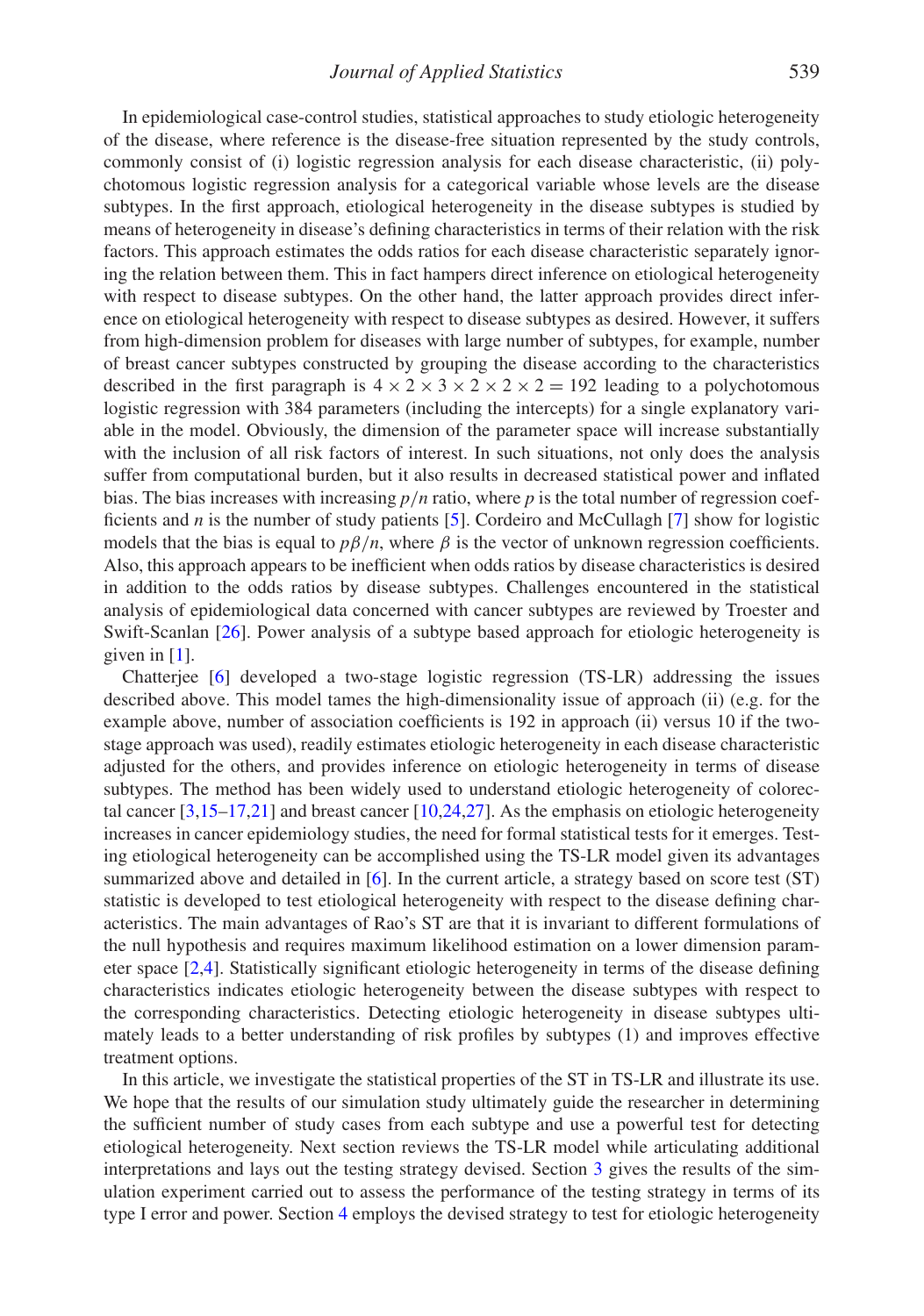in breast cancer for Turkish patients and also shows how it is used in the presence of multiple covariates. A brief discussion is given in the last section.

#### **2. Notation and testing strategy**

#### **2.1** *Review of TS-LR*

The TS-LR model is a hierarchical model consisting of the following two stages:

$$
P(Y_i = m \mid X_i) = \frac{\exp(\alpha_m + X_i^{\mathrm{T}} \boldsymbol{\beta}_m)}{1 + \sum_{m=1}^{M} \exp(\alpha_m + X_i^{\mathrm{T}} \boldsymbol{\beta}_m)},
$$
\n(1)

$$
\beta_m = {\beta_{i_1 i_2 \cdots i_K}} = \theta^{(0)} + \sum_{k_1=1}^K \theta_{k_1(i_{k_1})}^{(1)},
$$
\n(2)

where  $i = 1, 2, \ldots, N$  indexing the study subjects and  $m = 1, 2, \ldots, M$  indexing the disease subtypes, *N* and *M* are the number of study subjects and disease subtypes, respectively,  $\alpha_m$  $(m = 1, 2, \dots, M)$  determine the baseline prevalence of the different disease subtypes, and  $\beta_m$ denotes the  $P \times 1$  vector of regression coefficients associated with P covariates  $X_i$ . Below, we expound on the model basics and advise the reader to refer to  $[6]$  $[6]$ , for further elaborations. For the time being, assume a single covariate for ease in illustrating the idea. First stage is the response model in which multi-level categorical disease subtype variable, *Yi*, is modeled using a standard logistic regression given the covariate  $X_i$ . In model (1),  $Y_i = m$  means that disease subtype of subject *i* is the one coded by *m*, while  $m = 0$  refers to the disease-free category. Second stage consists of models for the first-stage regression coefficients (i.e. for the  $\beta$  coefficients). In the current article, we concentrate on the diseases in which etiologic heterogeneity with respect to one characteristic does not depend on the others and thus  $\beta_m$  ( $m = 1, \ldots, M$ ) is modeled as in model (2). Otherwise, interaction terms are included in this model but this is a concern of another paper. Each  $\beta_m$  can also be denoted by  $\beta_{i_1i_2\cdots i_k}$ , where *K* is the number of categorical disease defining characteristics and each of  $i_k$ ,  $k = 1, 2, ..., K$  indexes the specific level of each characteristic. Model (2) is a design-like deterministic model consisting of a linear combination of contrast parameters denoted by  $\theta$ s. Each  $\theta^{(1)}$  parameter in the model is a first-order contrast parameter. Here,  $\theta_{k_1(i_{k_1})}^{(1)}$  is the logOR associated with having  $i_{k_1}$ th level of the characteristic  $k_1$ relative to the reference level of the same characteristic for a one unit change in the particular covariate. To illustrate simply, suppose a cancer described by the following two characteristics; tumor size (small(0)/medium(1)/large(2)) and nodal status (yes(1)/no(0)). Cross-classifying the levels of the two characteristics results in a six-level subtype with levels being (small,yes), (small,no), (medium,yes), (medium,no), (large,yes), and (large,no) of which the reference level is (small,no). Assuming a single risk factor, first-stage slope parameters are  $\beta_{00}, \beta_{01}, \beta_{10}, \beta_{11}, \beta_{20}$ ,

| $\boldsymbol{m}$ |                        | Tumor size    | Nodal status | Second stage model                 |
|------------------|------------------------|---------------|--------------|------------------------------------|
| -1               | $\beta_1 = \beta_{00}$ | small $(=0)$  | $no( = 0)$   | $\theta^{(0)} + \theta_{10}^{(1)}$ |
| 2                | $\beta_2 = \beta_{01}$ | small $(=0)$  | $yes( = 1)$  | $\theta^{(0)} + \theta'$           |
| 3                | $\beta_3 = \beta_{10}$ | $median(=1)$  | $no( = 0)$   | $heta^{(0)} + h$                   |
| $\overline{4}$   | $\beta_4 = \beta_{11}$ | $median(=1)$  | $yes( = 1)$  | $\theta^{(0)}$ .                   |
| .5               | $\beta_5 = \beta_{20}$ | $large( = 2)$ | $no( = 0)$   | $\theta^{(0)} + \theta'$           |
| 6                | $\beta_6 = \beta_{21}$ | $large (= 2)$ | $yes( = 1)$  | $\theta^{(0)} + \theta^{(0)}$      |

<span id="page-3-0"></span>Table 1. Reparameterization of the first stage slopes.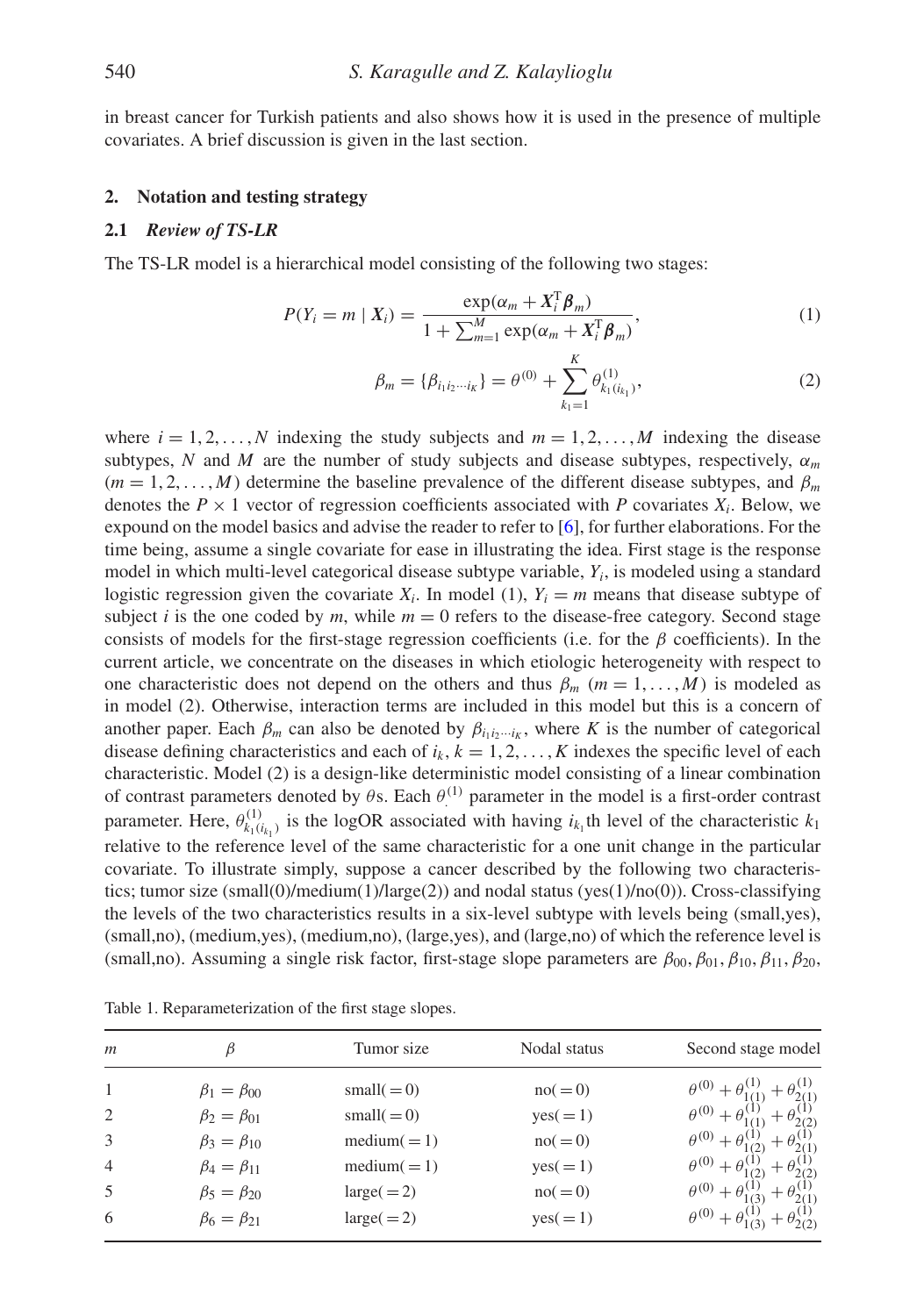and  $\beta_{21}$ . Reparameterization of those in terms of  $\theta$ s are given in Table [1.](#page-3-0) The contrast arrays  $(\theta_{1(1)}^{(1)}, \theta_{1(2)}^{(1)}, \hat{\theta}_{1(3)}^{(1)})^T$  and  $(\theta_{2(1)}^{(1)}, \theta_{2(2)}^{(1)})^T$  are related with tumor size and nodal status, respectively. The reference level contrasts are set at 0 for estimability (i.e.  $\theta_{1(1)}^{(1)} = \theta_{2(1)}^{(1)} = 0$ ). Each nonreference contrast parameter represents the association between the covariate and the odds of a certain disease characteristic being at a certain level in relation to its reference level. For instance,  $\theta_{1(2)}^{(1)}$  represents the association between the covariate and the odds of tumor being medium relative to tumor being small. Also, under the estimability condition,  $\theta^{(0)}$  is the coefficient specific to the reference disease subtype and represents the logOR associated with probability of the disease at the reference level relative to absence of the disease. In the case of multiple covariates, above ideas are replicated for each covariate with the proper indexing. Proper notations for multi covariate situations are given in [\[6](#page-11-6)]. The TS-LR model is especially beneficial when logOR estimates by cancer characteristics is desired. The  $\theta$  parameters readily deliver logOR estimates by disease characteristics, whereas one would have to go through extra calculations to obtain them when a standard polychotomous logistic regression (approach *ii*) is used.

### **2.2** *ST for etiologic heterogeneity in TS-LR*

Source of etiologic heterogeneity in disease subtypes in terms of their associations with the risk factors is the etiologic heterogeneity in each disease characteristic. Etiologic heterogeneity in terms of the disease defining characteristics indicates etiologic heterogeneity between the disease subtypes with respect to the corresponding characteristics. Therefore, determining etiologic heterogeneity of the disease boils down to testing the difference between the related  $\theta$ parameters for each disease characteristic. For instance, admitting to the illustrative example above, assuming a single covariate for the time being, the null hypothesis for testing etiological heterogeneity in tumor size is  $H_0: \theta_{1(2)}^{(1)} = \theta_{1(3)}^{(1)}$ . The generalization is that for the disease characteristic  $k$  with  $m_k$  levels, testing its etiological heterogeneity is accomplished by setting  $H_0: \theta_{k(2)}^{(1)} = \theta_{k(3)}^{(1)} = \cdots = \theta_{k(m_k)}^{(1)}$  versus  $H_1: \theta_{k(i)}^{(1)} \neq \theta_{k(j)}^{(1)}$  for at least one  $i, j \in \{1, 2, ..., m_k\}, i \neq j$ . We derive a ST to test this hypothesis under the models (1) and (2). For a recent informative account of Rao's ST refer to [\[2\]](#page-11-11). Result of the test sheds light on risk factors with significant differential effects with respect to disease characteristic levels.

For parameter estimation, pseudo-conditional likelihood (PCL) method, the basics of which are recapitulated here, is used. Please refer to [\[6\]](#page-11-6) for further methodological and theoretical details. This methodology uses a likelihood function where the building blocks are conditional probabilities. PCL is free of the intercept parameters, namely α*m*'s and depends only on the regression coefficients  $β<sub>m</sub>$ 's. In the resulting PCL,  $β<sub>m</sub>$ 's are replaced by the forms in model (2) and score equations for  $\theta$  parameters are obtained. Resulting maximum likelihood estimators of  $\theta$  parameters were proved to be asymptotically normal.

ST statistics, denoted by  $T_s$ , is given in Equation (3).

$$
T_s = S_1(\tilde{\theta})^{\mathrm{T}} (\tilde{I}_{T,11} - \tilde{I}_{T,12} \tilde{I}_{T,22}^{-1} \tilde{I}_{T,21})^{-1} S_1(\tilde{\theta}). \tag{3}
$$

In this formula,  $S_1(\tilde{\theta}) = (\partial/\partial \tilde{\zeta}) \log L_{\text{PCL}}(\tilde{\theta})$ ; log  $L_{\text{PCL}}$ : natural logarithm of PCL function for TS-LR model [\[6\]](#page-11-6);  $\zeta = (\theta_{k(2)}^{(1)}, \theta_{k(3)}^{(1)}, \dots, \theta_{k(m_k)}^{(1)})^{\text{T}}$ , that is, vector of  $\theta$  parameters being tested;  $\theta$ : all the  $\theta$  parameters in the model;  $\tilde{\theta}$ :  $\theta$  estimates (i.e. maximum likelihood estimates based on *L*<sub>PCL</sub>) constrained by  $H_0$ ;  $I_T$ : total information matrix;  $\tilde{I}_T$ :  $I_T$  evaluated at  $\tilde{\theta}$ ;  $I_{T,11}$ : partition of  $I_T$  associated with  $\zeta$ ;  $I_{T,22}$ : partition of  $I_T$  associated with  $\theta$  parameters other than  $\zeta$ ;  $I_{T,12}$ : off-diagonals of  $I_T$ .

Following  $[2,25]$  $[2,25]$  $[2,25]$ , one can easily confirm that asymptotic distribution of  $T_s$  in the TS-LR model is  $\chi^2$  with degrees of freedom  $m_k - 1$ . This implies that when subtype frequencies are sufficiently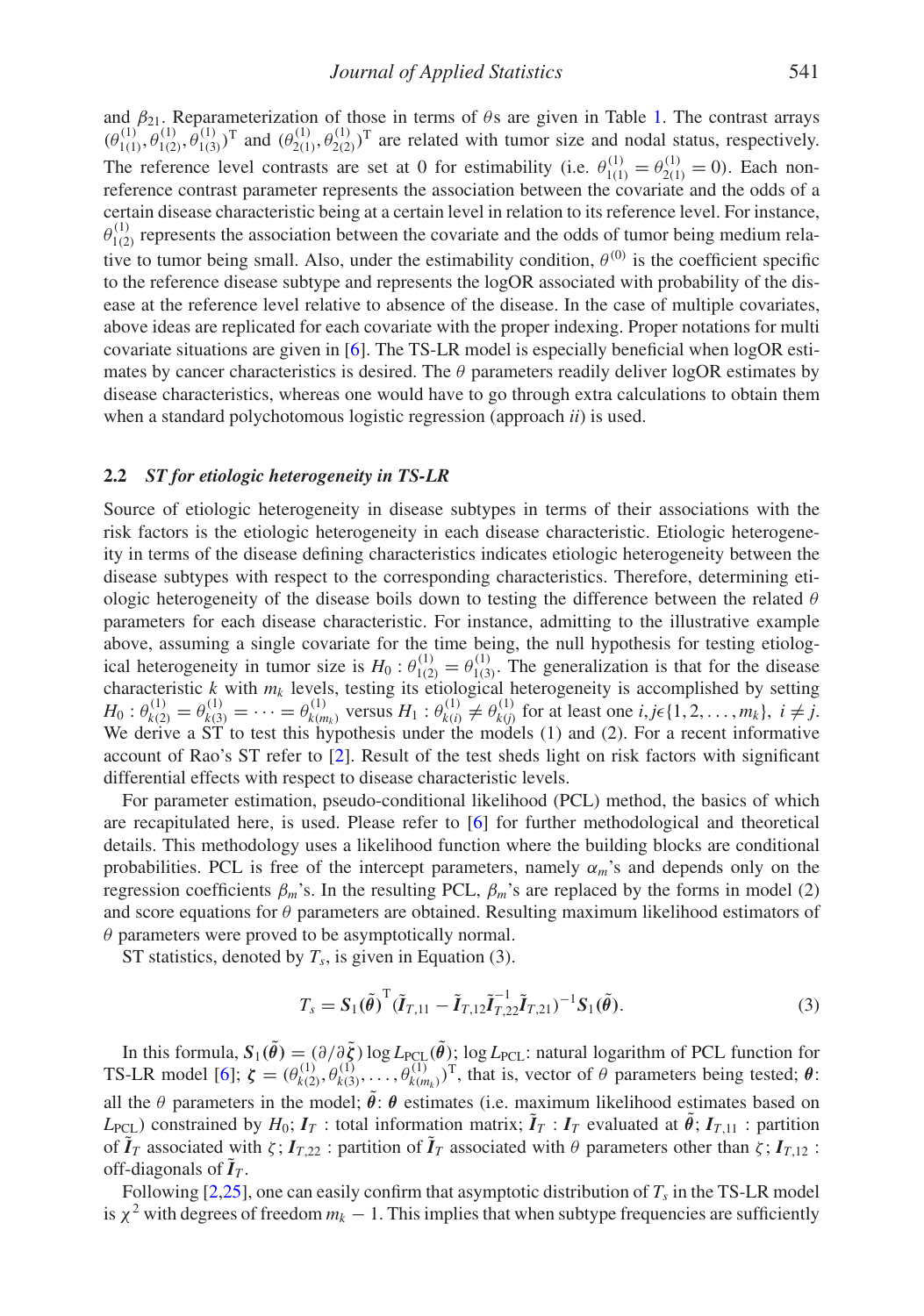large, one can use suitable  $\chi^2$  quantiles for the test. Then two customary crucial questions follow: How large is sufficiently large? How should the test proceed if subtype frequencies are not large enough? Our Monte Carlo-based investigation sheds light on these questions. The results of the simulation study infer a condition for using  $\chi^2$  (the asymptotic distribution) for performing the test and the condition is based on minimum of the expected subtype frequencies, that is, minimum of the subtype frequencies that would have been expected if the disease characteristic of interest was non-heterogeneous with respect to its association with the particular risk factor of interest. For study designs in which the condition for asymptotic test is not satisfied, a permutation-based testing procedure is recommended. We derive the permutation algorithm and provide an outline for it here using the following example. For a  $3 \times 2 \times 2$  disease where there are 3 characteristics with number of levels being 3, 2, and 2, respectively, binary dummy variables for each characteristic are constructed. To test for etiological heterogeneity of the disease characteristic – 1, for example, rows of its corresponding dummy variables are permuted (reshuffled) holding the rows of the other characteristics and the covariates untouched. A new column holding the disease subtype information is then constructed based on the resulting reshuffled levels. We used 10,000 such permuted data sets. The idea behind the permutation method is that the finite sample distribution of a test statistic under the null hypothesis can be realized by randomly shuffling the data several times obeying the condition presented in the null hypothesis and calculating the test statistic for each data set obtained as such (see  $[9,14]$  $[9,14]$  $[9,14]$ ). The basis for our choice of resampling procedure over Bootstrap is that the rationale for permutation method appears to be clearer for hypothesis testing in linear models. For performing a level-α ST, critical points are set at  $(1 - \alpha)$ th sample quantile of the resulting empirical distribution of the ST statistic. In case of multiple covariates, the method above is repeated in a similar manner for each covariate.

#### <span id="page-5-0"></span>**3. Simulation study**

Our purpose is to get a rough idea about the minimum expected subtype frequencies necessary for asymptotic ST and power of permutation-based ST when expected subtype frequency does not meet the minimum condition. We try to address those via a simple Monte Carlo simulation study. To study type I error and power, two representative sample sizes are considered,  $N = 500$  and  $N = 1000$  with equal number of cases and controls. Two separate scenarios are considered for disease subtypes. First one concerns with a disease with 3 categorical characteristics each having 2 levels, resulting in 8 subtypes  $(2 \times 2 \times 2)$ . The second scenario concerns with a disease with 3 categorical characteristics having 4, 2, and 2 levels respectively, resulting in 16 subtypes ( $4 \times 2 \times 2$ ). For convenience, a single covariate is considered and covariate data are generated from the standard normal distribution. To generate the responses (i.e. disease subtypes), true values for  $\theta$  parameters are set as explained in the following two paragraphs and then true  $\beta$  parameters are obtained using model (2). Then, given  $\beta$ s and  $X_i$ s,  $Y_i$ s (i.e. disease subtypes including disease-free case) are generated from a multinomial distribution with cell probabilities given in Equation (1). Hypothesis of interest is etiologic heterogeneity of a particular disease characteristic, for example, the first one, and denoted by  $H_0: \theta_{1(2)}^{(1)} = 0$  and  $H_0: \theta_{1(2)}^{(1)} = \theta_{1(3)}^{(1)} = \theta_{1(4)}^{(1)}$  for the first and second scenarios, respectively. The aim of the simulation study is to investigate the statistical properties of the asymptotic- and permutation-based STs for testing this type of hypotheses. Nominal significance level is set at 0.05.

We designed the following two-part Monte Carlo experiment to profile empirical false positive rates (type I errors) of asymptotic- and permutation-based ST for different minimum expected subtype frequencies. The aim of the first part is to determine true values for  $\theta$  parameters so that they lead to a certain minimum expected average subtype frequency under  $H_0$  of interest. Then in the second part, data are generated as explained in the previous paragraph using the  $\theta$  values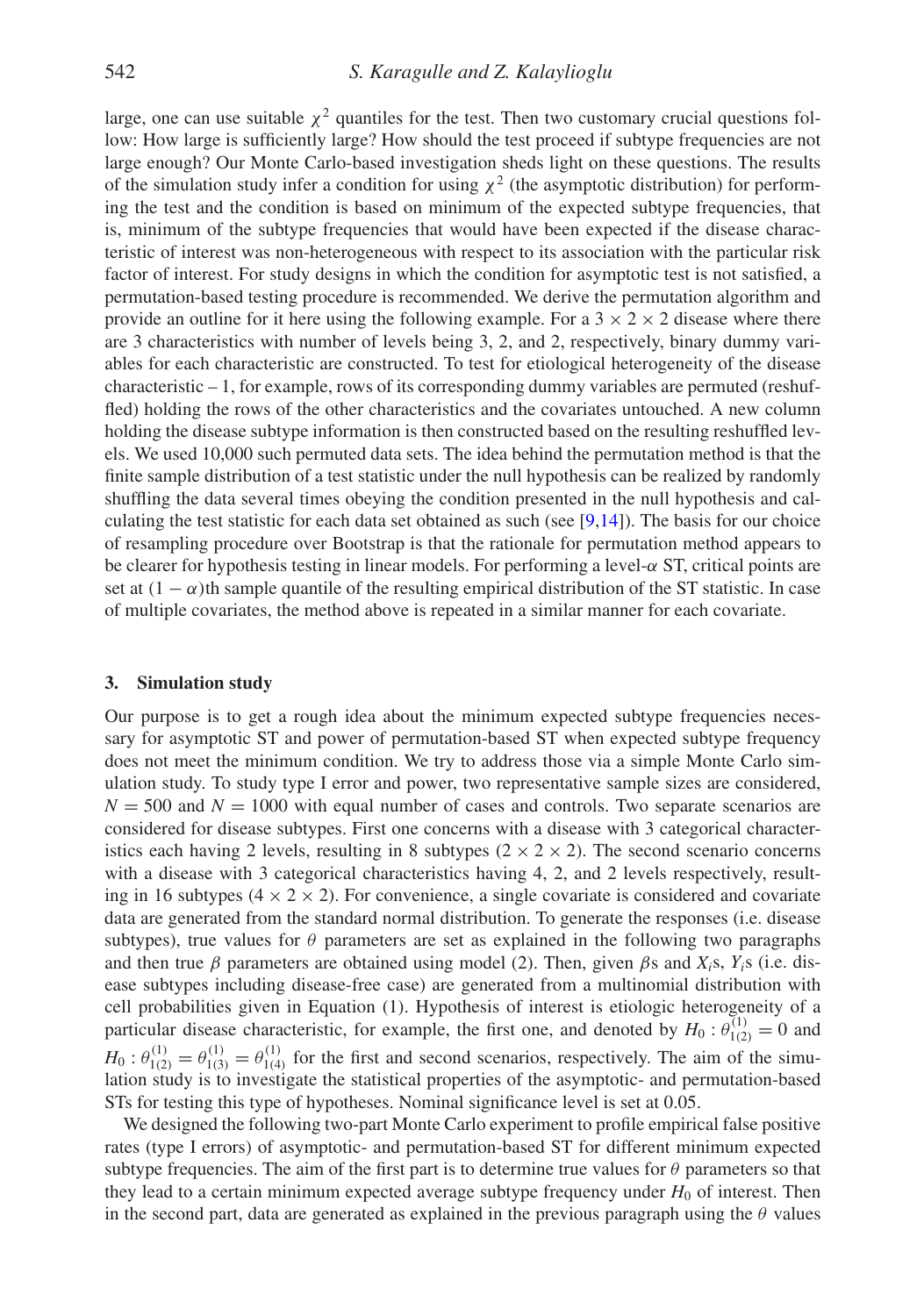predetermined by the first part so that we have a control over the minimum expected subtype frequencies in our experiment. In the first part, the sample size *N* and number of simulated data sets *J* are set at large numbers namely 10,000 and 20,000, respectively. Let  $\tilde{p}_{1i}^{(j)}, \tilde{p}_{2i}^{(j)}, \ldots, \tilde{p}_{mi}^{(j)}$  denote the probabilities for each disease subtype for subject *i* in the *j*th simulated data set which is estimated using models (1) and (2) under the null hypothesis. Then, for each simulated data set, the probabilities associated with each subtype are averaged over the subjects to obtain an average probability of having a certain disease subtype. For the *j*th simulated data set, the average probability of being in subtype-*m* is  $\bar{p}_m^{(j)} = (1/N) \sum_{i=1}^N \tilde{p}_{mi}^{(j)}$ ,  $m = 1, ..., M$ . Ultimately for each subtype, these average probabilities are averaged once more over 20,000 Monte Carlo iterations as  $\bar{\bar{p}}_m = (1/J) \sum_{j=1}^J \bar{p}_m^{(j)}$ . In order to obtain the average expected subtype frequencies, resulting values are multiplied by the number of the cases  $n_{\text{case}}$  as  $n_{\text{case}} \times \bar{\bar{p}}_m$ . Minimum of these frequencies are recorded. This work provided an idea about the  $\theta$  values and the minimum subtype frequency they eventually lead to in the long run. These particular  $\theta$  values are then used in the data generation process to study empirical type I error rates and their relationship with minimum subtype frequencies for the scenarios considered.

For the power study, true  $\theta$  parameters are chosen to satisfy  $H_1$ . The first column of Table [4](#page-7-0) shows the alternative values for  $\theta_{2(2)}^{(1)}$  that correspond to varying degrees of etiologic heterogeneity most of which are local alternatives. For the case of  $4 \times 2 \times 2$ , the first two columns of Table [5](#page-7-1) imply a different alternative hypothesis each time. Here,  $\Delta_1$  and  $\Delta_2$ , respectively, are  $\theta_{1(2)}^{(1)} - \theta_{1(3)}^{(1)}$ 

| N    | Min.avr. exp.<br>subtype freq. | Asymptotic | Permutation based |
|------|--------------------------------|------------|-------------------|
| 500  | 13                             | 0.0566     | 0.0460            |
|      | 12                             | 0.0554     | 0.0540            |
|      | 11                             | 0.0582     | 0.0520            |
|      | 8                              | 0.0566     | 0.0500            |
|      | 7                              | 0.0570     | 0.0520            |
|      | 6                              | 0.0609     | 0.0610            |
|      | 5                              | 0.0612     | 0.0560            |
|      | 4                              | 0.0601     | 0.0540            |
| 1000 | 25                             | 0.0597     | 0.0400            |
|      | 24                             | 0.0638     | 0.0560            |
|      | 23                             | 0.0592     | 0.0570            |
|      | 12                             | 0.0691     | 0.0570            |
|      | 11                             | 0.0652     | 0.0540            |
|      | 10                             | 0.0673     | 0.0530            |

<span id="page-6-0"></span>Table 2. Empirical type I error rates.

Note: Disease subtypes =  $2 \times 2 \times 2$ .

<span id="page-6-1"></span>

| Min.avr. exp.<br>subtype freq. | Asymptotic | Permutation based |
|--------------------------------|------------|-------------------|
| 12                             | 0.0683     | 0.0540            |
| 11                             | 0.0655     | 0.0580            |
| 10                             | 0.0690     | 0.0630            |
| 8                              | 0.0711     | 0.0640            |
|                                | 0.0730     | 0.0660            |
| 6                              | 0.0795     | 0.0630            |
|                                | 0.0820     | 0.0620            |

Note: Disease subtypes  $= 4 \times 2 \times 2$ ;  $N = 1000$ .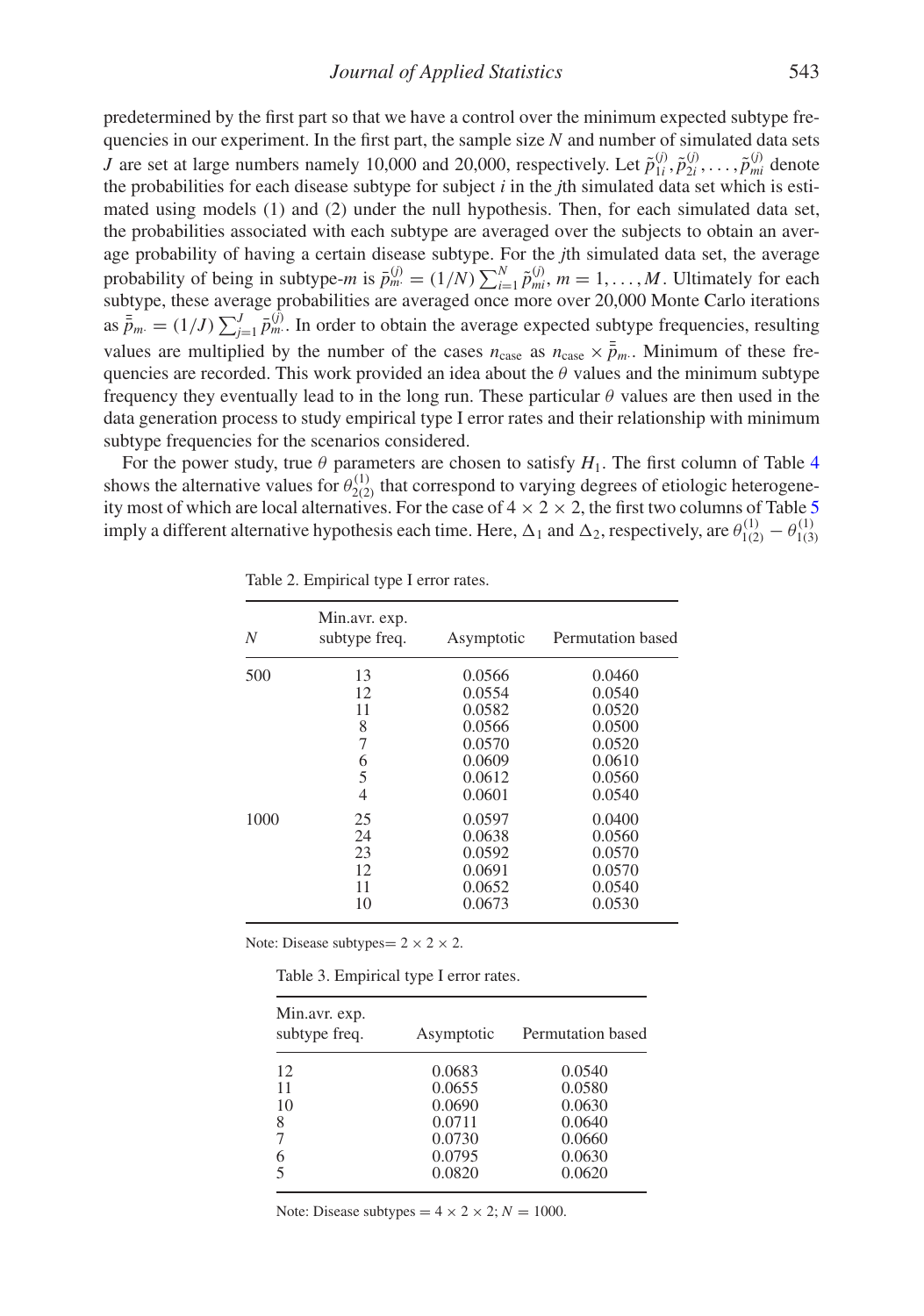and  $\theta_{1(3)}^{(1)} - \theta_{1(4)}^{(1)}$  which jointly correspond to different degrees of etiological heterogeneity in a characteristic with 4 levels. For power study 1000 iterations are used.

*Results*:

The aim of the study in Section 3.1. is to investigate the finite sample properties of the tests when there are subtype categories with particularly low expected frequencies. Tables [2](#page-6-0) and [3](#page-6-1) reported the empirical type I error rates for the cases  $2 \times 2 \times 2$  and  $4 \times 2 \times 2$ , respectively. In these tables, the proportion of the minimum expected subtype frequencies vary between about 1% and 5% of the cases. The results show that, when the minimum subtype frequency is as low as  $1 - 5\%$  of the cases, asymptotic ST is liberal in terms of empirical type I error rate and fails to maintain the nominal significance level. Practical implication of this finding is that asymptotic ST should be used when the proportion of study patients in each disease subtype expected under the null hypothesis is larger than the ones viewed here. Otherwise, the analyst is likely to result in false positive decision about etiologic heterogeneity. On the other hand, the same tables show that permutation-based ST maintains the nominal significance level better. The results for  $4 \times 2 \times 2$ 

|                       |            | Min. avr. exp. subtype freq. $= 25$ | Min.avr. exp. subtype freq. $= 10$ |  |
|-----------------------|------------|-------------------------------------|------------------------------------|--|
| $\theta_{2(2)}^{(1)}$ | Asymptotic | Permutation based                   | Permutation based                  |  |
| 0.500                 | 0.9986     | 0.9980                              | 0.9800                             |  |
| 0.400                 | 0.9800     | 0.9890                              | 0.9210                             |  |
| 0.300                 | 0.8813     | 0.8720                              | 0.7520                             |  |
| 0.200                 | 0.5793     | 0.5730                              | 0.4340                             |  |
| 0.100                 | 0.2064     | 0.2350                              | 0.1700                             |  |
| 0.090                 | 0.1799     | 0.1700                              | 0.1580                             |  |
| 0.080                 | 0.1534     | 0.1460                              | 0.1280                             |  |
| 0.070                 | 0.1336     | 0.1290                              | 0.1050                             |  |
| 0.060                 | 0.1145     | 0.1010                              | 0.1000                             |  |
| 0.050                 | 0.0978     | 0.0840                              | 0.0880                             |  |
| 0.040                 | 0.0867     | 0.0860                              | 0.0780                             |  |
| 0.030                 | 0.0755     | 0.0690                              | 0.0640                             |  |
| 0.020                 | 0.0675     | 0.0480                              | 0.0590                             |  |
| 0.010                 | 0.0636     | 0.0540                              | 0.0640                             |  |
| 0.001                 | 0.0604     | 0.0430                              | 0.0620                             |  |

<span id="page-7-0"></span>Table 4. Empirical power.

Note: Disease subtypes =  $2 \times 2 \times 2$ ;  $N = 1000$ .

<span id="page-7-1"></span>

|  |  |  | Table 5. Empirical power (permutation based). |  |
|--|--|--|-----------------------------------------------|--|
|--|--|--|-----------------------------------------------|--|

| $\Delta_1$ | $\Delta_2$ | Min.avr. exp.<br>subtype freq. $= 5$ | Min.avr. exp.<br>subtype freq. $= 12$ |
|------------|------------|--------------------------------------|---------------------------------------|
| 1.500      | 1.500      | 1.0000                               | 1.0000                                |
| 1.000      | 1.000      | 1.0000                               | 1.0000                                |
| 0.400      | 0.400      | 1.0000                               | 1.0000                                |
| 0.300      | 0.300      | 0.9790                               | 0.9800                                |
| 0.200      | 0.200      | 0.7820                               | 0.7980                                |
| 0.100      | 0.100      | 0.2500                               | 0.2950                                |
| 0.050      | 0.050      | 0.1050                               | 0.1090                                |
| 0.040      | 0.040      | 0.0970                               | 0.0970                                |
| 0.030      | 0.030      | 0.0790                               | 0.0800                                |
| 0.020      | 0.020      | 0.0740                               | 0.0610                                |
| 0.010      | 0.010      | 0.0530                               | 0.0550                                |
| 0.001      | 0.001      | 0.0520                               | 0.0570                                |

Note: Disease subtypes =  $4 \times 2 \times 2$ ;  $N = 1000$ .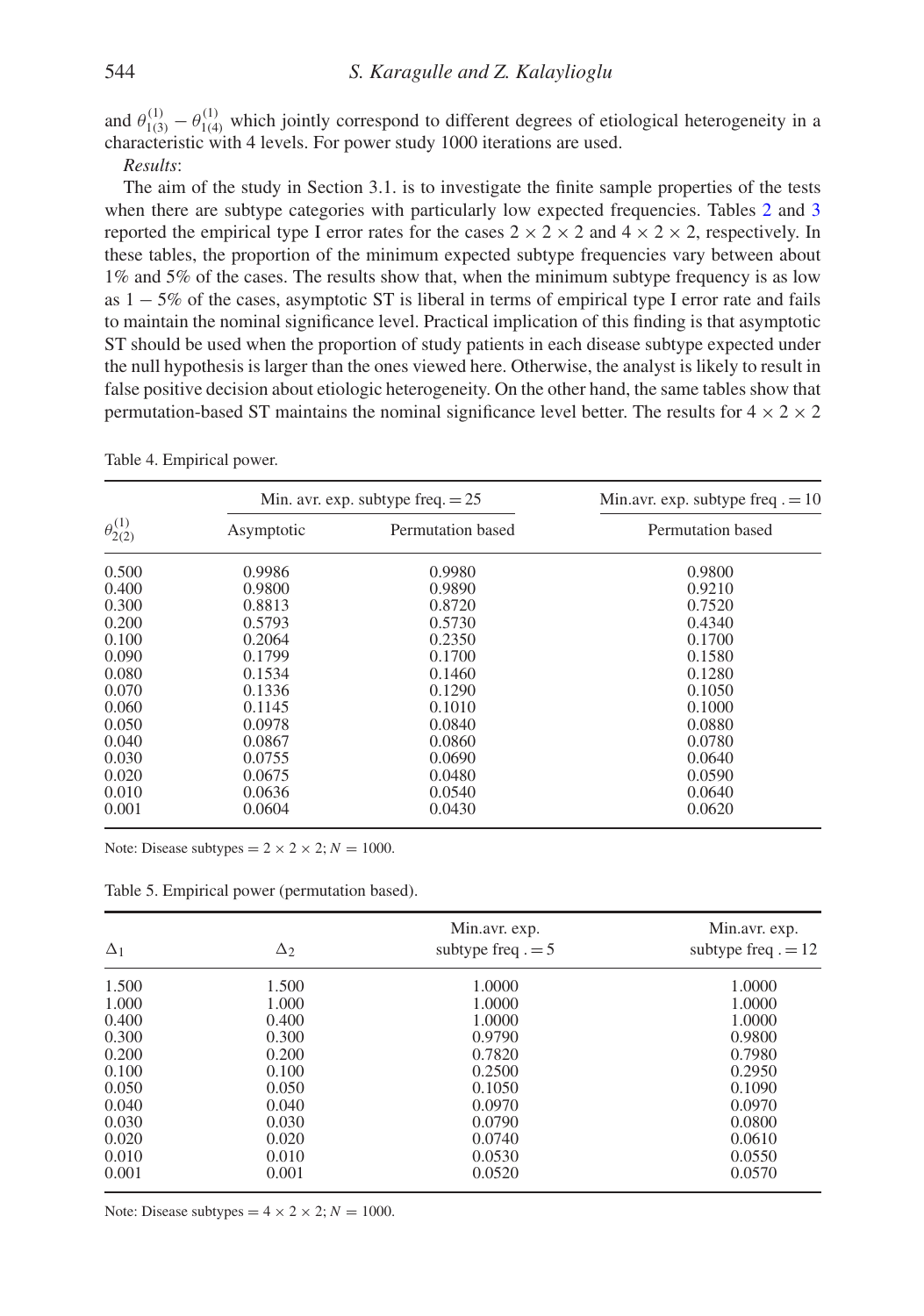case with  $n = 500$  is disregarded as they did not add any further information. These results altogether imply that analyst should prefer the permutation-based test when minimum subtype frequency does not meet the guidelines produced here for the asymptotic  $\chi^2_{(1)}$  to hold.

Power comparisons are given in Tables [4](#page-7-0) and [5.](#page-7-1) From Table [4,](#page-7-0) when there is a subtype category with expected frequency as low as 5% of the cases (that is the block with 25) in a moderate situation such as  $2 \times 2 \times 2$ , asymptotic ST offers slightly larger power than the permutationbased ST, but at the cost of higher type I error rate. The second block of the table shows that when there is a subtype category with expected frequency as low as 2% of the cases, the preferred permutation-based ST achieves 92% power to detect even a small effect size such as 0.4 towards etiologic heterogeneity (i.e. towards 0). From Table [5,](#page-7-1) when there is a subtype category with expected frequency as low as 1% or 2% of the cases, the permutation-based ST achieves about at least 80% power to detect an effect of size at least (0.2,0.2) towards etiologic heterogeneity.

#### <span id="page-8-0"></span>**4. Illustrative example**

The testing procedure is applied to understand the heterogeneity in risk factor-breast cancer subtype associations in the Turkish female breast cancer patients. The data set is obtained from a case-control study in Ankara Oncology Research and Education Hospital. There are 500 females in the study, of whom 249 have breast cancer. Reader should refer to [\[8\]](#page-11-15) for further study details. Major tumor characteristics considered for our illustration are tumor size (extended to chest wall or skin,  $>50$ ,  $>20$  and  $\leq 50$ ,  $\leq 20$  mm), tumor type (invasive ductal, invasive lobular, and tubular), NA status (metastatis in axillary nodes or not), ER status  $(+, -)$ , PR status  $(+, -)$ , and Her2/neu receptor status (+,−) where last levels are the reference levels. Cross-classifying these levels correspond to  $4 \times 3 \times 2 \times 2 \times 2 \times 2 = 192$  breast cancer subtypes. Covariates in this study consist of the risk and the adjusting factors. Risk factors, namely age at menopause, age at first menstruation, number of births, age at first birth, age at last birth, duration of breast feeding, and duration of smoking are ascertained and indexed by  $p = 1, \ldots, 7$ . Adjusting factors typical to breast cancer studies, namely age and body mass index, are included in the model and indexed by  $p = 8, 9$ . A TS-LR model and maximum PCL estimation is used. Second stage main contrast parameters for each of these covariates are estimated and the ones of the main concern are given in Tables [6](#page-8-1) and [7.](#page-9-0)

Developed testing strategy is employed to investigate the etiologic heterogeneity of the disease subtypes by means of heterogeneity in disease characteristic-risk factor association. Null

<span id="page-8-1"></span>

| Covariate                  | $\theta^{(0)}$ | $\theta_{1(2)}^{(1)}$ | $\theta_{1(3)}^{(1)}$ | $\theta_{1(4)}^{(1)}$ | $\theta_{2(2)}^{(1)}$ |
|----------------------------|----------------|-----------------------|-----------------------|-----------------------|-----------------------|
| Age at menopause           | $-0.0776$      | 0.0532                | 0.0497                | 0.0142                | 0.1328                |
|                            | (0.0032)       | (0.0020)              | (0.0047)              | (0.0113)              | (0.0072)              |
| Age at first menstruation  | $-0.2553$      | 0.0411                | $-0.0693$             | 0.2469                | $-0.3381$             |
|                            | (0.0297)       | (0.0174)              | (0.0413)              | (0.0857)              | (0.0537)              |
| Number of births           | $-0.1558$      | 0.0282                | 0.0252                | $-0.1795$             | 0.1165                |
|                            | (0.0547)       | (0.0308)              | (0.0746)              | (0.1519)              | (0.0740)              |
| Age at first birth         | 0.0038         | $-0.0201$             | 0.0380                | $-0.0184$             | 0.0771                |
|                            | (0.0040)       | (0.0023)              | (0.0053)              | (0.0133)              | (0.0087)              |
| Age at last birth          | 0.0777         | $-0.0377$             | 0.0233                | $-0.0127$             | $-0.1510$             |
|                            | (0.0035)       | (0.0020)              | (0.0053)              | (0.0133)              | (0.0084)              |
| Duration of breast feeding | $-0.0160$      | 0.0078                | 0.0016                | 0.0119                | 0.0167                |
|                            | (0.0002)       | (0.0001)              | (0.0002)              | (0.0004)              | (0.0002)              |
| Duration of smoking        | $-0.0038$      | 0.0097                | $-0.1027$             | $-0.1356$             | 0.0837                |
|                            | (0.0009)       | (0.0005)              | (0.0039)              | (0.0256)              | (0.0006)              |

Table 6. Estimates (standard errors) of the second stage parameters.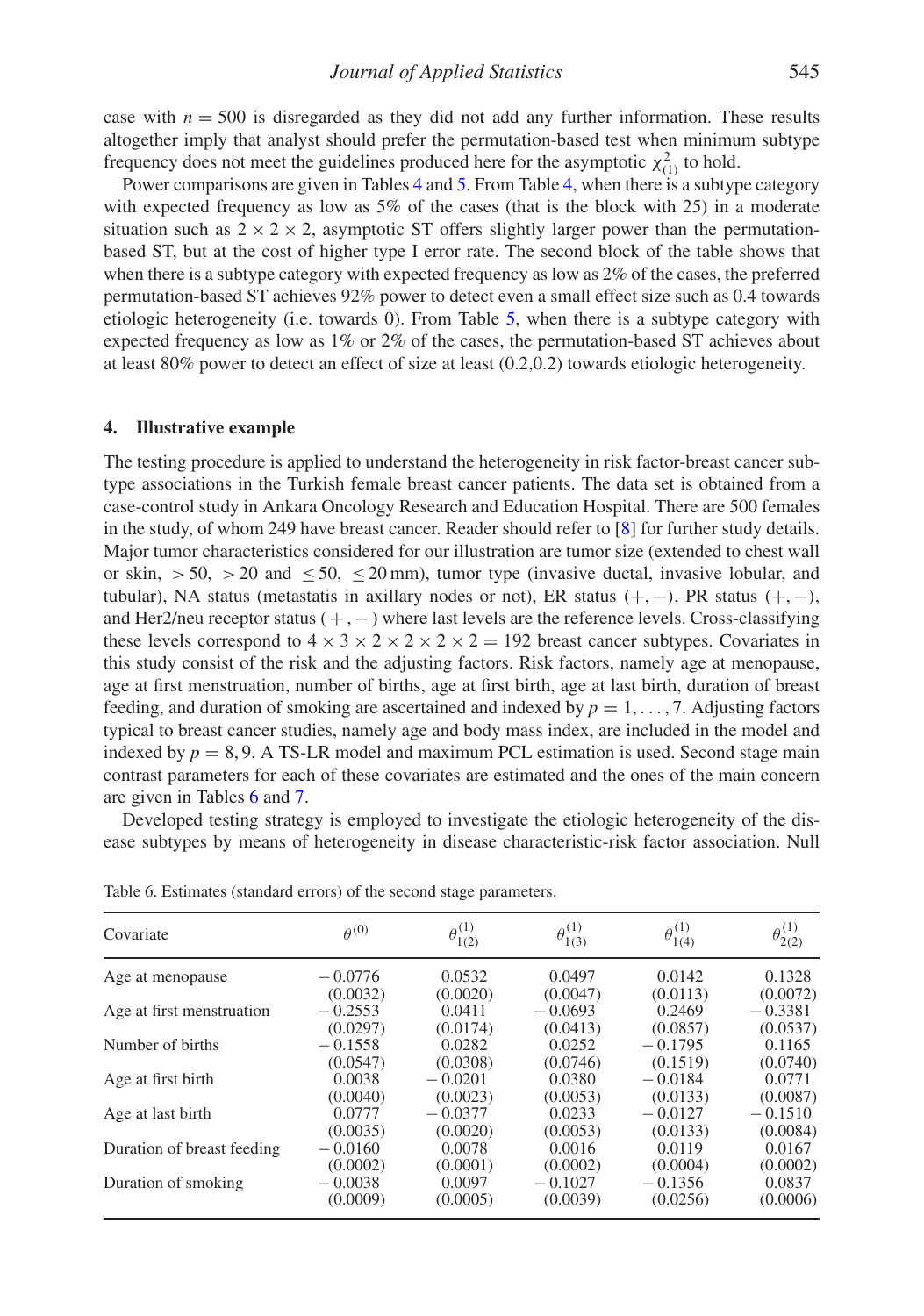<span id="page-9-0"></span>

| Covariate                  | $\theta_{2(3)}^{(1)}$ | $\theta_{3(2)}^{(1)}$ | $\theta^{(1)}_{4(2)}$ | $\theta_{5(2)}^{(1)}$ | $\theta_{6(2)}^{(1)}$ |
|----------------------------|-----------------------|-----------------------|-----------------------|-----------------------|-----------------------|
| Age at menopause           | $-0.0642$             | $-0.0410$             | 0.0267                | 0.0763                | $-0.0017$             |
|                            | (0.0055)              | (0.0016)              | (0.0017)              | (0.0015)              | (0.0021)              |
| Age at first menstruation  | 0.2123                | 0.2005                | 0.0686                | $-0.1204$             | 0.0961                |
|                            | (0.0491)              | (0.0125)              | (0.0146)              | (0.0115)              | (0.0156)              |
| Number of births           | $-0.3316$             | $-0.0537$             | 0.1192                | $-0.1081$             | $-0.1071$             |
|                            | (0.0822)              | (0.0202)              | (0.0244)              | (0.0194)              | (0.0241)              |
| Age at first birth         | $-0.1124$             | 0.0003                | $-0.0210$             | 0.0553                | $-0.0592$             |
|                            | (0.0078)              | (0.0018)              | (0.0021)              | (0.0017)              | (0.0026)              |
| Age at last birth          | 0.0791                | $-0.0238$             | 0.0347                | $-0.0353$             | 0.0015                |
|                            | (0.0056)              | (0.0015)              | (0.0018)              | (0.0015)              | (0.0020)              |
| Duration of breast feeding | $-0.0001$             | 0.0079                | 0.0003                | 0.0101                | 0.0138                |
|                            | (0.0003)              | (0.0001)              | (0.0001)              | (0.0001)              | (0.0001)              |
| Duration of smoking        | 0.0178                | 0.0003                | 0.0092                | $-0.0488$             | 0.0062                |
|                            | (0.0014)              | (0.0004)              | (0.0005)              | (0.0004)              | (0.0006)              |

Table 7. Estimates (standard errors) of the second stage parameters-(continued).

hypotheses of interest for the *p*th risk factor then are  $H_{0,1,p}$ :  $\theta_{1(4)p}^{(1)} = \theta_{1(3)p}^{(1)} = \theta_{1(2)p}^{(1)}$ ,  $H_{0,2,p}$ :  $\theta_{2(3)p}^{(1)} = \theta_{2(2)p}^{(1)}$ ,  $H_{0,3,p}$ :  $\theta_{3(2)p}^{(1)} = 0$ ,  $H_{0,4,p}$ :  $\theta_{4(2)p}^{(1)} = 0$ ,  $H_{0,5,p}$ :  $\theta_{5(2)p}^{(1)} = 0$ , and  $H_{0,6,p}$ :  $\theta_{6(2)p}^{(1)} = 0$ , respectively, for tumor size, tumor type, NA status, ER status, PR status, and Her2/neu receptor status, for  $p = 1, \ldots, 7$ . These are indexed by p to indicate that all these need to be run for each covariate.

Permutation-based ST is applied as it is proved to be more guarded against false discovery compared to its asymptotic counterpart. The reshuffling procedure is repeated 10,000 times and at each time, a ST statistic corresponding to each risk factor and each hypothesis is calculated and stored. These values are then used to obtain the required empirical quantile of distribution of the ST statistic under the null hypothesis for each risk factor. The observed test statistics and the permutation-based critical points are presented in Tables [8](#page-9-1) and [9](#page-9-2) herein and Tables [1](#page-3-0)[–4](#page-7-0) in the

<span id="page-9-1"></span>

| Covariate                  | $T_{s}$ | 95th sample quantile |
|----------------------------|---------|----------------------|
| Age at menopause           | 0.2360  | 6.6463               |
| Age at first menstruation  | 0.8123  | 4.8740               |
| Number of births           | 0.0237  | 5.5642               |
| Age at first birth         | 4.6794  | 4.8546               |
| Age at last birth          | 4.0438  | 5.8492               |
| Duration of breast feeding | 0.2561  | 4.6109               |
| Duration of smoking        | 5.7204  | 7.2364               |
|                            |         |                      |

Table 8. ST results for detecting etiologic heterogeneity for tumor size.

Table 9. ST results for detecting etiologic heterogeneity for tumor type.

<span id="page-9-2"></span>

| Covariate                  | $T_{s}$ | 95th sample quantile |
|----------------------------|---------|----------------------|
| Age at menopause           | 1.1109  | 4.2178               |
| Age at first menstruation  | 3.1816  | 3.2365               |
| Number of births           | 0.4960  | 3.6309               |
| Age at first birth         | 0.4106  | 3.1248               |
| Age at last birth          | 2.3382  | 3.8619               |
| Duration of breast feeding | 0.5991  | 2.9056               |
| Duration of smoking        | 2.0982  | 4.3071               |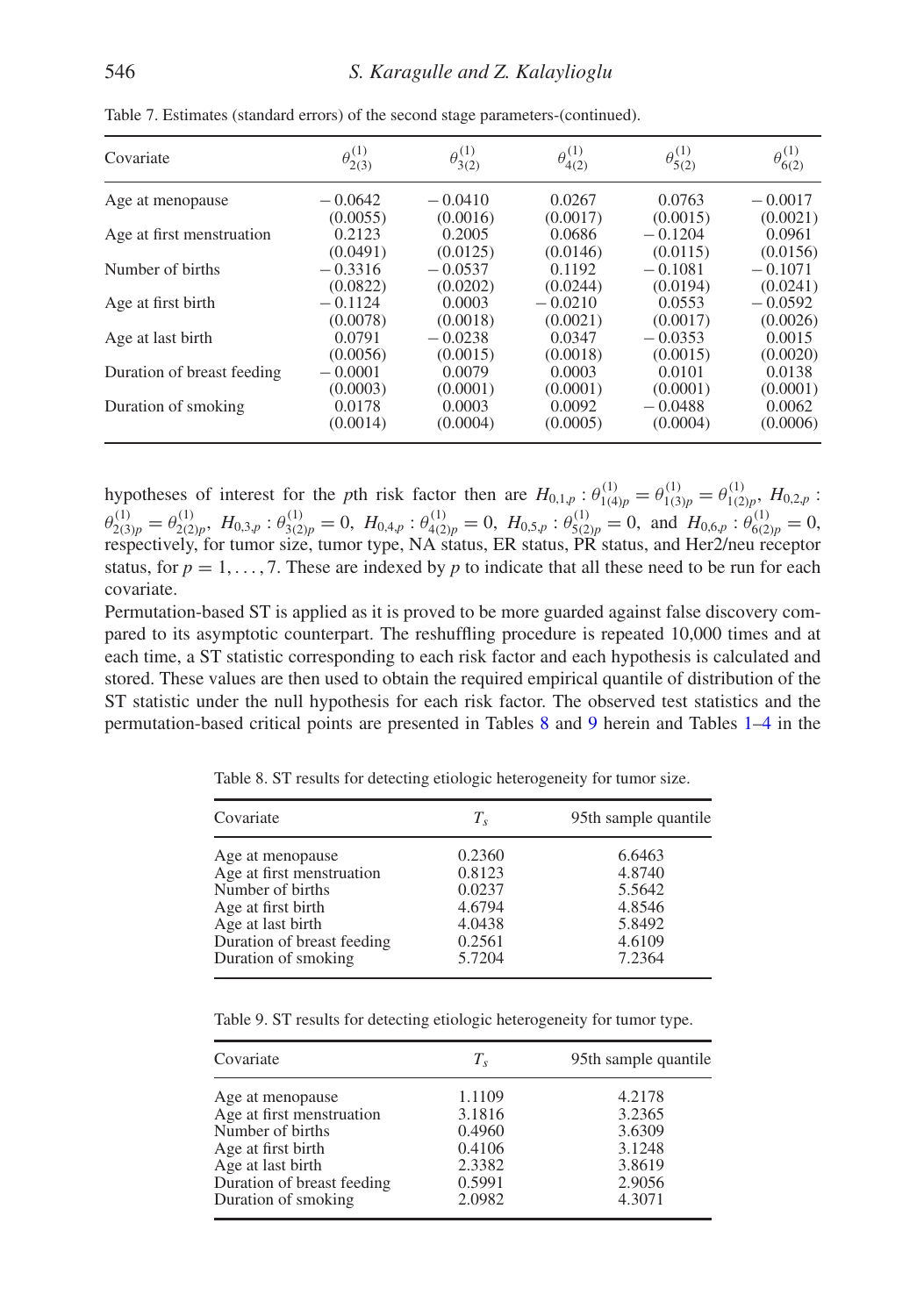supplemental file, each corresponding to a particular disease characteristic as seen. The results reveal that at the 5% significance level, there is statistically significant evidence in the data set that PR status and Her2/neu receptor status are etiologically heterogeneous with respect to their relationship with smoking and breastfeeding durations, respectively (see supplemental material). That means, smoking has a different effect on PR positive and PR negative breast cancer. Similarly, duration of breastfeeding–breast cancer association is significantly different for Her2/neu receptor positive and negative cancers. Looking back at Table [7,](#page-9-0) estimate (−0.0488) given in (duration of smoking,  $\theta_{5(2)}^{(1)}$ ) suggests that the duration of smoking is more strongly associated with PR negative-type breast cancers. Also estimate (0.0138) given in (duration of breastfeeding,  $\theta_{6(2)}^{(1)}$ ) suggests that the duration of breastfeeding is more strongly associated with Her2/neu receptor positive-type breast cancers.

#### **5. Discussion**

The suggested testing strategy consists of two stages:

*Stage 1:* Estimate subtype frequencies that would have been expected if the null hypothesis (etiologically non-heterogeneous) was true. The decision as to whether use asymptotic- or permutation-based test is then made given the minimum of the expected frequencies. The rule of thumb to which we are led following the results of our simulation study is that avoid using asymptotic test for etiologic heterogeneity and prefer permutation-based test instead if minimum expected subtype frequency is less than about 5% of the study cases.

*Stage 2:* Apply the test chosen at stage 1. Use  $\chi^2$  tables with appropriate degrees of freedom for asymptotic test. For permutation test, carry out the permutations as outlined to obtain exact distribution of the ST statistic under the null hypothesis; use the appropriate empirical quantile of this distribution to finalize the test.

We considered single covariate in the simulations for clear interpretation of the results. Inclusion of multiple covariates in the model surely would have changed parameter and information matrix estimates. However, there is no reason to believe that it would have altered the conclusion derived from the simulation results regarding its power properties should we had multiple covariates. Because each hypothesis is concerned with etiological heterogeneity related with each covariate separately. Nevertheless, applications with multiple covariate case is addressed in the application section.

The sample sizes and the number of subtypes utilized may be considered as a semblance of limitation. However, it does not curb the intuition obtained from this study as to whether to proceed with asymptotic- or permutation-based test, nor does it preclude generalizing the results and what this paper aims to contribute to the epidemiological data analysis.

#### **Acknowledgments**

We thank Dr Nilanjan Chatterjee, Biostatistics Branch of Division of Cancer Epidemiology and Genetics, National Cancer Institute, for bringing our attention the need for a statistical procedure testing the etiologic heterogeneity in diseases with multiple characteristics particularly in breast cancer.

#### **Disclosure statement**

No potential conflict of interest was reported by the authors.

#### **Supplemental data**

Supplemental data for this article can be accessed at [doi:10.1080/02664763.2015.1070808.](http://dx.doi.org/10.1080/02664763.2015.1070808)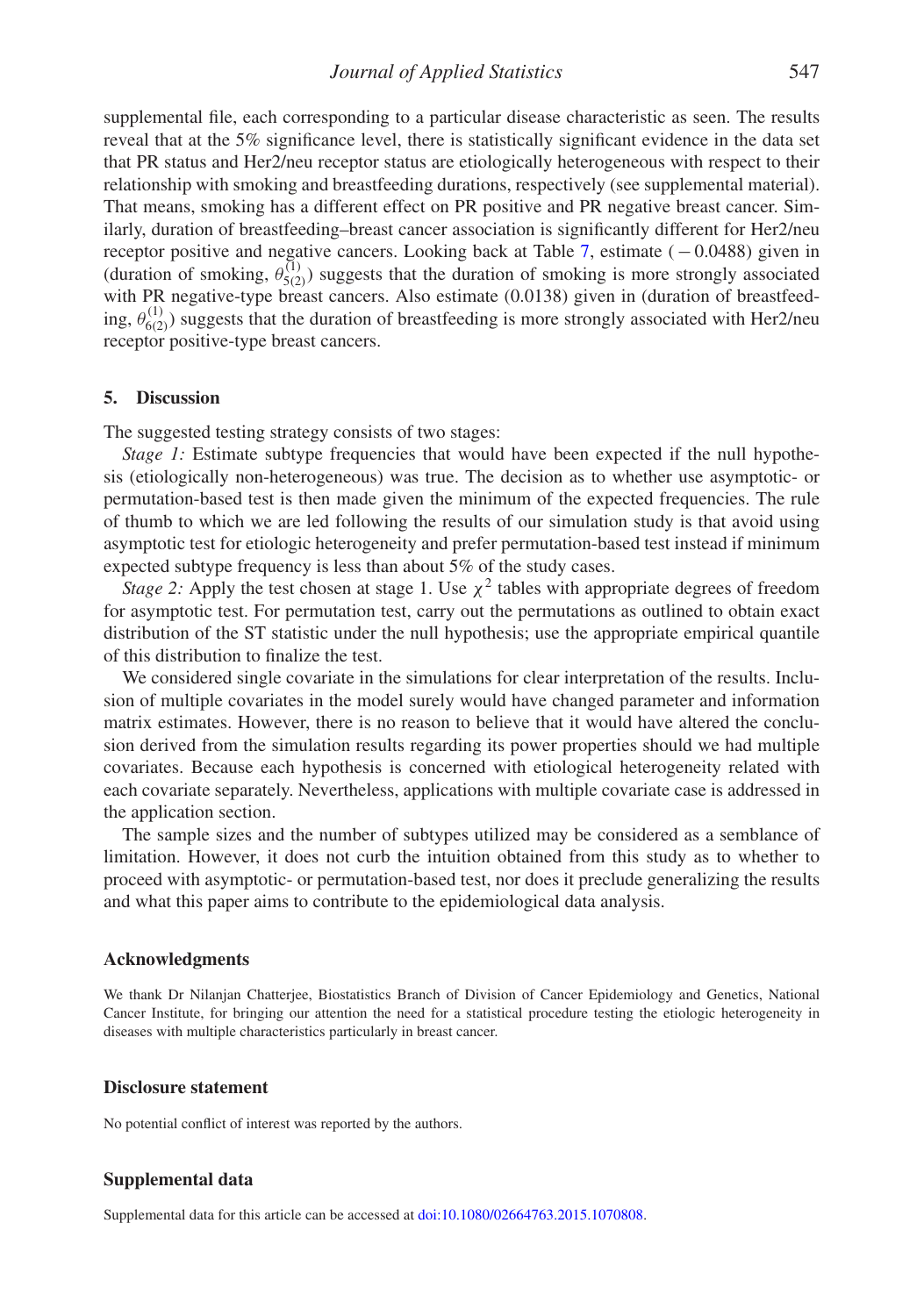#### **References**

- <span id="page-11-5"></span>[1] C.B. Begg and E.C. Zabor, *Detecting and exploiting etiologic heterogeneity in epidemiologic studies*, Am. J. Epidemiol. 176 (2012), pp. 512–518.
- <span id="page-11-11"></span>[2] A.K. Bera and Y. Bilias, *Rao's score, Neyman's C(*α*) and Silvey's LM tests: An assay on historical developments and some new results*, J. Statist. Plann. Inference 97 (2001), pp. 9–44.
- <span id="page-11-7"></span>[3] S.I. Berndt, W.Y. Huang, N. Chatterjee, M. Yeager, R. Welch, S.J. Chanock, J.L. Weissfeld, R.E. Schoen, and R.B. Hayes, *Transforming growth factor beta 1 (TGFB1) gene polymorphisms and risk of advanced colorectal adenoma*, Carcinogenesis. 28 (2007), pp. 1965–1970.
- <span id="page-11-12"></span>[4] D.D. Boos and L.A. Stefanski, *Essential statistical inference, theory and methods*, Springer-Verlag, New York, 2013.
- <span id="page-11-3"></span>[5] S.B. Bull, C. Mak, and C.M.T. Greenwood, *A modified score function estimator for multinomial logistic regression in small samples*, Comput. Stat. Data. Anal. 39 (2002), pp. 57–74.
- <span id="page-11-6"></span>[6] N. Chatterjee, *A two stage regression model for epidemiological studies with multivariate disease classification data*, J. Amer. Statist. Assoc. 99 (2004), pp. 127–138.
- <span id="page-11-4"></span>[7] G.M. Cordeiro and P. McCullagh, *Bias correction in generalized linear models*, J. Roy. Statist. Soc. B. 53 (1991), pp. 629–643.
- <span id="page-11-15"></span>[8] L. Dogan, Z. Kalaylioglu, N. Karaman, C. Ozaslan, C. Atalay, and M. Altinok, *Relationships between epidemiological features and tumor characteristics of breast cancer*, Asian Pac. J. Cancer Prev. 12 (2011), pp. 3375–3380.
- <span id="page-11-13"></span>[9] M.D. Ernst, *Permutation methods: A basis for exact inference*, Statist. Sci. 19 (2004), pp. 676–685.
- <span id="page-11-10"></span>[10] M. Garcia-Closas, L.A. Brinton, J. Lissowska, N. Chatterjee, B. Peplonska, W.F. Anderson, N. Szeszenia-Dabrowska, A. Bardin-Mikolajczak, W. Zatonski, A. Blair, Z. Kalaylioglu, G. Rymkiewicz, D. Mazepa-Sikora, R. Kordek, S. Lukaszek, and M.E. Sherman, *Established breast cancer risk factors by clinically important tumour characteristics*, Br. J. Cancer. 95 (2006), pp. 123–129.
- <span id="page-11-0"></span>[11] M. Garcia-Closas and S. Chanock, *Genetic susceptibility loci for breast cancer by estrogen receptor status*, Clin. Cancer Res. 14 (2008), pp. 8000–8009.
- [12] M. Garcia-Closas, P. Hall, H. Nevanlinna, K. Pooley, J. Morrison, D.A. Richesson, S.E. Bojesen, B.G. Nordestgaard, C.K. Axelsson, J.I. Arias, R.L. Milne, G. Ribas, A. González-Neira, J. Benítez, P. Zamora, H. Brauch, C. Justenhoven, U. Hamann, Y.-D. Ko, T. Bruening, S. Haas, T. Dörk, P. Schürmann, P. Hillemanns, N. Bogdanova, M. Bremer, J.H. Karstens, R. Fagerholm, K. Aaltonen, K. Aittomäki, K. von Smitten, C. Blomqvist, A. Mannermaa, M. Uusitupa, M. Eskelinen, M. Tengström, V.-M. Kosma, V. Kataja, G. Chenevix-Trench, A.B. Spurdle, J. Beesley, X. Chen, P. Devilee, C.J. van Asperen, C.E. Jacobi, R.A.E.M. Tollenaar, P.E.A. Huijts, J.G.M. Klijn, J. Chang-Claude, S. Kropp, T. Slanger, D. Flesch-Janys, E. Mutschelknauss, R. Salazar, S. Wang-Gohrke, F. Couch, E.L. Goode, J.E. Olson, C. Vachon, Z.S. Fredericksen, G.G. Giles, L. Baglietto, G. Severi, J.L. Hopper, D.R. English, M.C. Southey, C.A. Haiman, B.E. Henderson, L.N. Kolonel, L. Le Marchand, D.O. Stram, D.J. Hunter, S.E. Hankinson, D.G. Cox, R. Tamimi, P. Kraft, M.E. Sherman, S.J. Chanock, J. Lissowska, L.A. Brinton, B. Peplonska, J.G.M. Klijn, M.J. Hooning, H. Meijers-Heijboer, J.M. Collee, A. van den Ouweland, A.G. Uitterlinden, J. Liu, L.Y. Lin, L. Yuqing, K. Humphreys, K. Czene, A. Cox, S.P. Balasubramanian, S.S. Cross, M.W.R. Reed, F. Blows, K. Driver, A. Dunning, J. Tyrer, B.A.J. Ponder, S. Sangrajrang, P. Brennan, J. McKay, F. Odefrey, V. Gabrieau, A. Sigurdson, M. Doody, J.P. Struewing, B. Alexander, D.F. Easton, and P.D. Pharoah, *Heterogeneity of breast cancer associations with five susceptibility loci by clinical and pathological characteristics*, Australian Ovarian Cancer Management Group; Kathleen Cuningham Foundation Consortium for Research into Familial Breast Cancer, PLoS Genet. 4 (2008), p. e1000054.
- <span id="page-11-1"></span>[13] M.M. Gaudet, M.F. Press, R.W. Haile, C.F. Lynch, S.L. Glaser, J. Schildkraut, M.D. Gammon, T.W. Douglas, and J.L. Bernstein, *Risk factors by molecular subtypes of breast cancer across a population-based study of women 56 years or younger*, Breast Cancer Res. Treat. 130 (2011), pp. 587–597.
- <span id="page-11-14"></span>[14] P.I. Good, *Permutation, parametric, and bootstrap tests of hypotheses*, Springer-Verlag, New York, 2005.
- <span id="page-11-8"></span>[15] L. Hou, N. Chatterjee, W.Y. Huang, A. Baccarelli, S. Yadavalli, M. Yeager, R.S. Bresalier, S.J. Chanock, N.E. Caporaso, B.T. Ji, J.L. Weissfeld, and R.B. Hayes, *CYP1A1 Val462 and NQO1 Ser187 polymorphisms, cigarette use, and risk for colorectal adenoma*, Carcinogenesis. 26 (2005), pp. 1122–1128.
- [16] W.Y. Huang, N. Chatterjee, S. Chanock, M. Dean, M. Yeager, R.E. Schoen, L.F. Hou, S.I. Berndt, S. Yadavalli, C.C. Johnson, and R.B. Hayes, *Microsomal epoxide hydrolase polymorphisms and risk for advanced colorectal adenoma*, Cancer Epidemiol. Biomarkers Prev. 14 (2005), pp. 152–157.
- <span id="page-11-9"></span>[17] L.E. Moore, W.Y Huang, N. Chatterjee, M. Gunter, S. Chanock, M. Yeager, B. Welch, P. Pinsky, J. Weissfeld, and R.B. Hayes, *GSTM1, GSTT1, and GSTP1 polymorphisms and risk of advanced colorectal adenoma*, Cancer Epidemiol. Biomarkers Prev. 14 (2005), pp. 1823–1827.
- <span id="page-11-2"></span>[18] M.F. Munsell, B.L. Sprague, D.A. Berry, G. Chisholm, and A. Trentham-Dietz, *Body mass index and breast cancer risk according to postmenopausal estrogen-progestin use and hormone receptor status*, Epidemiol. Rev. 36 (2014), pp. 114–136.